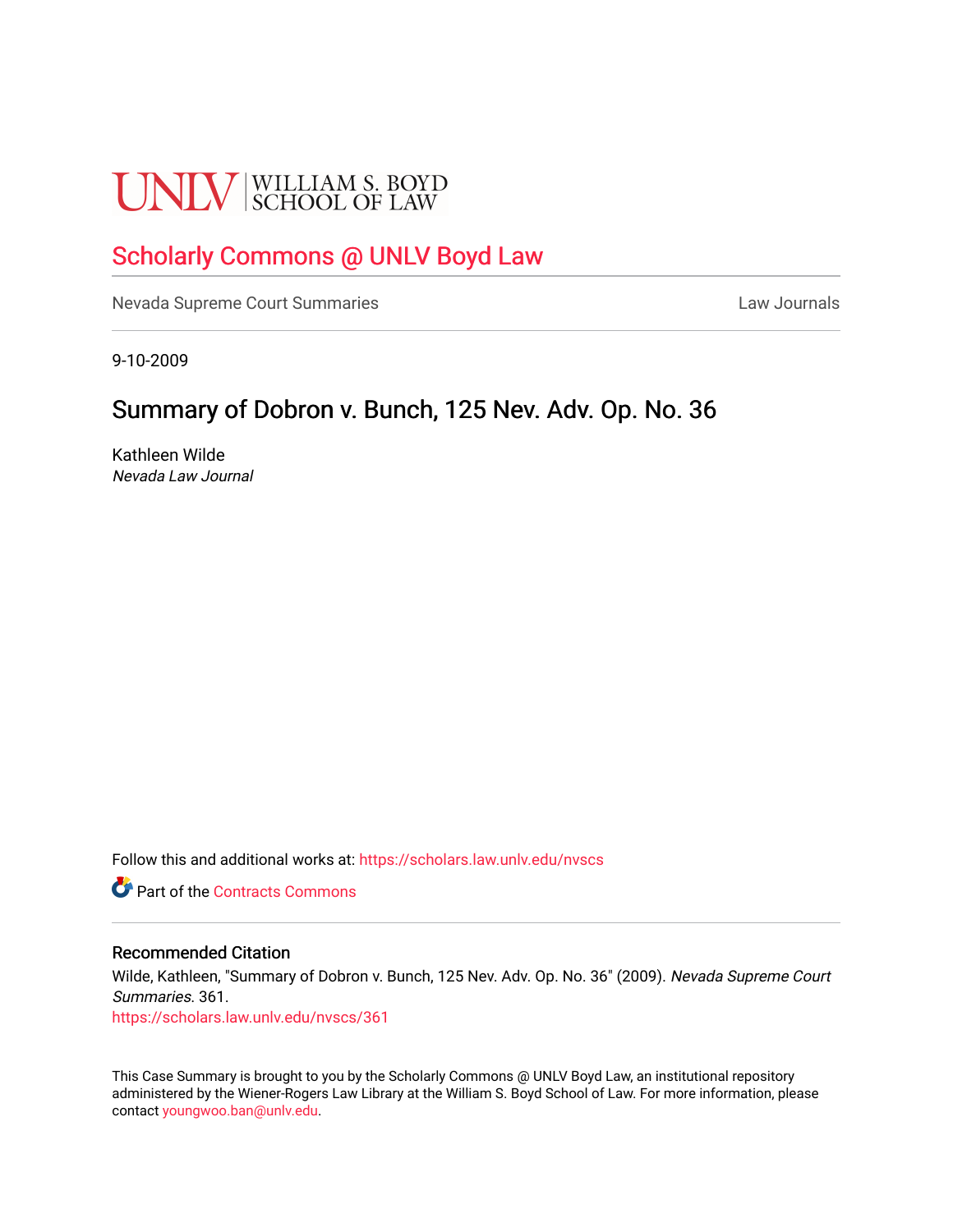# *Dobron v. Bunch***, 125 Nev. Adv. Op. No. 36 (Sept 10, 2009)[1](#page-1-0)**

# **CONTRACT LAW – GUARANTY AGREEMENTS**

#### **Summary**

 An appeal from an Eighth Judicial District Court award of attorney fees stemming from a guaranty agreement.

#### **Disposition/Outcome**

 District Court's award reversed because a lender is not entitled to attorney fees for actions unrelated to the collection or compromise of loans.

#### **Factual and Procedural History**

 Del Bunch Jr. ("Bunch") loaned money to companies owned by Thomas Dobron ("Dobron"). As part of the loan agreements, Dobron signed a guaranty note in which he promised to personally repay the loans if the companies failed to do so. Dobron also agreed to pay Bunch's attorneys' fees and costs incurred "in collecting or compromising any such indebtedness."

 Shortly thereafter, the Dobron companies filed a usury action in California against Bunch, claiming the interest rate of the loans was usurious and illegal. After removal to Nevada and a series of appeals, Bunch successfully defended the charges.

 About a year later, Bunch filed suit in Nevada against Dobron in an effort to recover the fees and costs accumulated by defending the usury law suit. The district court found for Bunches and Dobron appealed to the Nevada Supreme Court. On appeal, the Court held that attorneys' fees were potentially recoverable if the district court specifically found that the particular guaranty agreement between Dobron and Bunch provided for attorneys' fees. Because this issue was not decided previously, the Court remanded the case back to the district court. The district court then held that Bunch was entitled to attorneys' fees because the defense of the usury action directly affected Bunch's ability to collect on the loans and fell within the terms of the guaranty agreement. Dobron appealed once again to the Nevada Supreme Court.

#### **Discussion**

#### *Standard of Review*

The Nevada Supreme Court reviews contract interpretation de novo.<sup>[2](#page-1-1)</sup> Prior to this opinion, the Court strictly construed the obligation of guarantors unless the surety was compensated.<sup>[3](#page-1-2)</sup> In rejecting this "unclear, mechanical approach," the Court went on to adopt general contract interpretation methods in cases involving guaranty agreements. Consistent with ordinary contract interpretation, the Court will not construe a provision for attorneys' fees beyond the express terms of an agreement.

<span id="page-1-0"></span><sup>&</sup>lt;sup>1</sup> By Kathleen Wilde

<span id="page-1-1"></span><sup>&</sup>lt;sup>2</sup> May v. Anderson, 121 Nev. 668, 672, 119 P.3d 1254, 1257 (2005).

<span id="page-1-2"></span><sup>&</sup>lt;sup>3</sup> Zuni Constr. Co. v. Great Am. Ins. Co., 86 Nev. 364, 367, 468 P.2d 980, 982 (1970).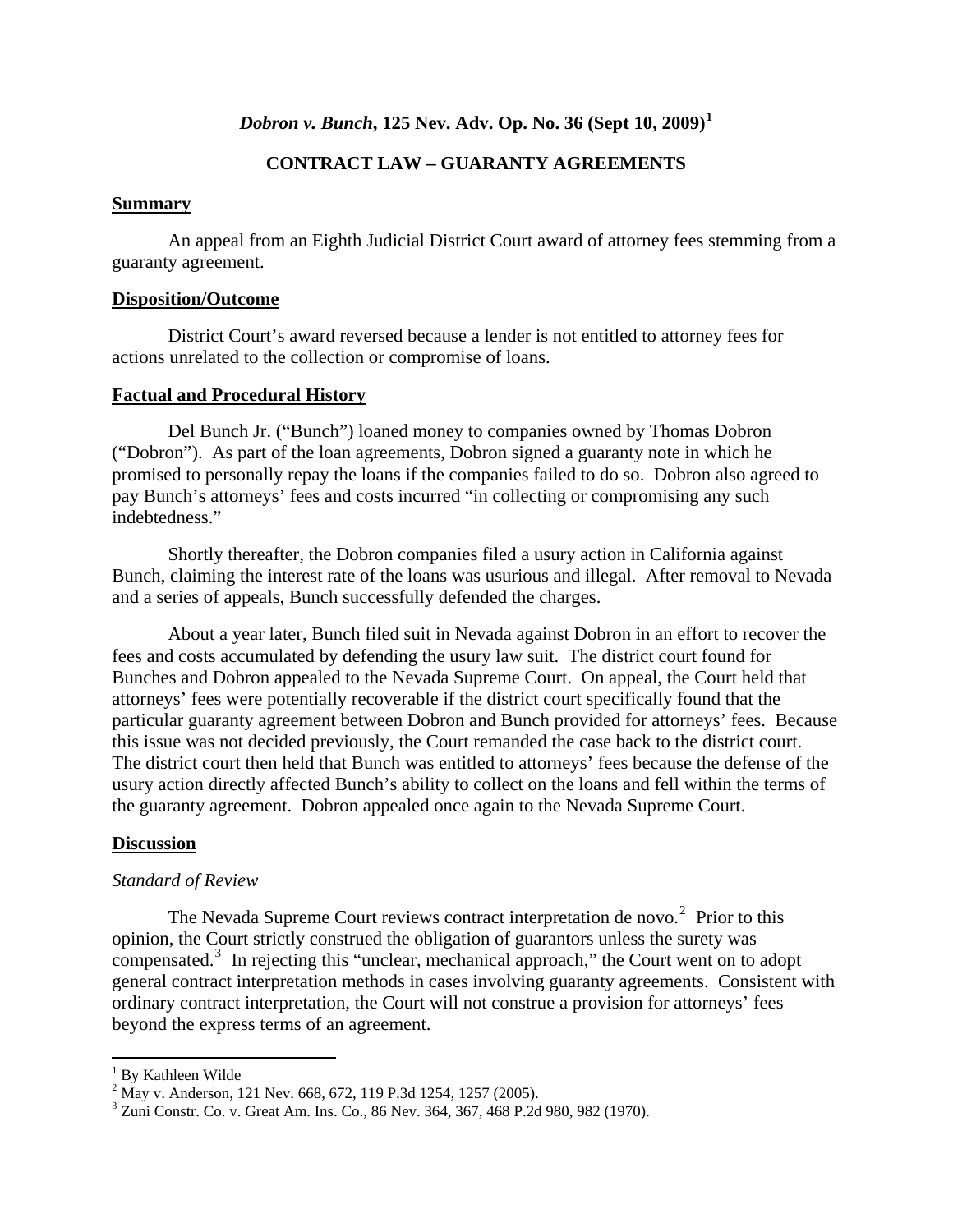# *Terms of the contract before the Court*

 The Court held that defending a charge of usury does not fall within the meaning of "collect[ing] or compromis[ing] loans." Although usury laws may potentially reduce the amount of interest collected on a loan, the Court reasoned that this type of reasoning unacceptably strained the plain language of the contract between Dobron and Bunch.

## *Authority supporting the Court's rationale*

 In a similar precedent case, the Nevada Supreme Court held that a real property owner is not liable for attorney fees that a real estate agent accrues defending an action for indemnity.<sup>[4](#page-2-0)</sup> Because the indemnity related to declaratory relief, instead of the underlying contract for the real estate listing, the Court held that the fees were not recoverable.<sup>[5](#page-2-1)</sup>

 After comparing *Campbell* and the case at bar, the Court cited with approval other jurisdictions decisions that narrowly construed attorneys' fees.<sup>[6](#page-2-2)</sup> Lastly, the Court discussed in detail the Illinois case, *Zimmerman v. First Production Credit Association.[7](#page-2-3)* There, the issue was whether a declaratory relief action to invalidate a note is sufficiently related to loan collection.<sup>[8](#page-2-4)</sup> In its holding, the Illinois Appellate Court held that the validity of the note may indeed affect the ability of a lender to collect, but potential impact is not enough to show an affirmative link to collection of the debt.<sup>[9](#page-2-5)</sup> By applying *Zimmerman's* rationale to the Dobron contract, the Court held that the potential impact of the usury action on the lender's ability to collect was not enough to receive attorney's fees pursuant to the contract.

### *Lack of involvement by Dobron*

 The Court lastly held that Dobron personally did not stand to benefit and potentially could have been harmed by the usury proceedings made by the companies. Because Dobron was liable for payment of the loans only in the event of default, it would be wrong to argue his obligation to pay for the attorney's fees.

#### **Concurring Opinion (Pickering, J.)**

 Justice Pickering wrote separately to emphasize that recovery of attorneys' fees depends on the particular contract clause involved. Although she did agree with the outcome in this particular case, the Justice noted that Nevada law allows one sided attorney's fees<sup>[10](#page-2-6)</sup> and that a party may agree to charges and fees as they choose within a contract.<sup>[11](#page-2-7)</sup>

<span id="page-2-0"></span> <sup>4</sup> *See* Campbell v. Nocilla, 101 Nev. 9, 692 P.2d 491 (1985).<br>
<sup>5</sup> *Id.* at 10-12, 692 P.2d at 492-93.<br>
<sup>6</sup> In re LCO Enters, Jpg. 180 B B 567, 570 71 (B A B 9th G

<span id="page-2-2"></span><span id="page-2-1"></span> $<sup>6</sup>$  In re LCO Enters., Inc., 180 B.R. 567, 570-71 (B.A.P. 9th Cir. 1995) (holding that fees incurred defending</sup> bankruptcy are not recoverable under a lease agreement); In re Wetzler, 192 B.R. 109, 119-20 (Bankr. D. Md. 1996) (reasoning that fees caused by settlement agreements differ from actions to enforce a guaranty agreement and are unrecoverable).

<sup>&</sup>lt;sup>7</sup> Zimmerman v. First Prod. Credit Ass'n, 412 N.E.2d 216 (Ill. App. Ct. 1980).

<span id="page-2-6"></span>

<span id="page-2-7"></span>

<span id="page-2-5"></span><span id="page-2-4"></span><span id="page-2-3"></span><sup>&</sup>lt;sup>8</sup> *Id.* at 217.<br><sup>9</sup> *Id.*<br><sup>10</sup> NEV. REV. STAT. § 18.010(4) (West, Westlaw through 2007 Sess. and 2008 Spec. Sess.).<br><sup>11</sup> *Id.* § 99.050 ("[P]arties may agree for the payment of any rate of interest on money due or to be contract, for the compounding of interest if they choose, and for any other charges or fees").